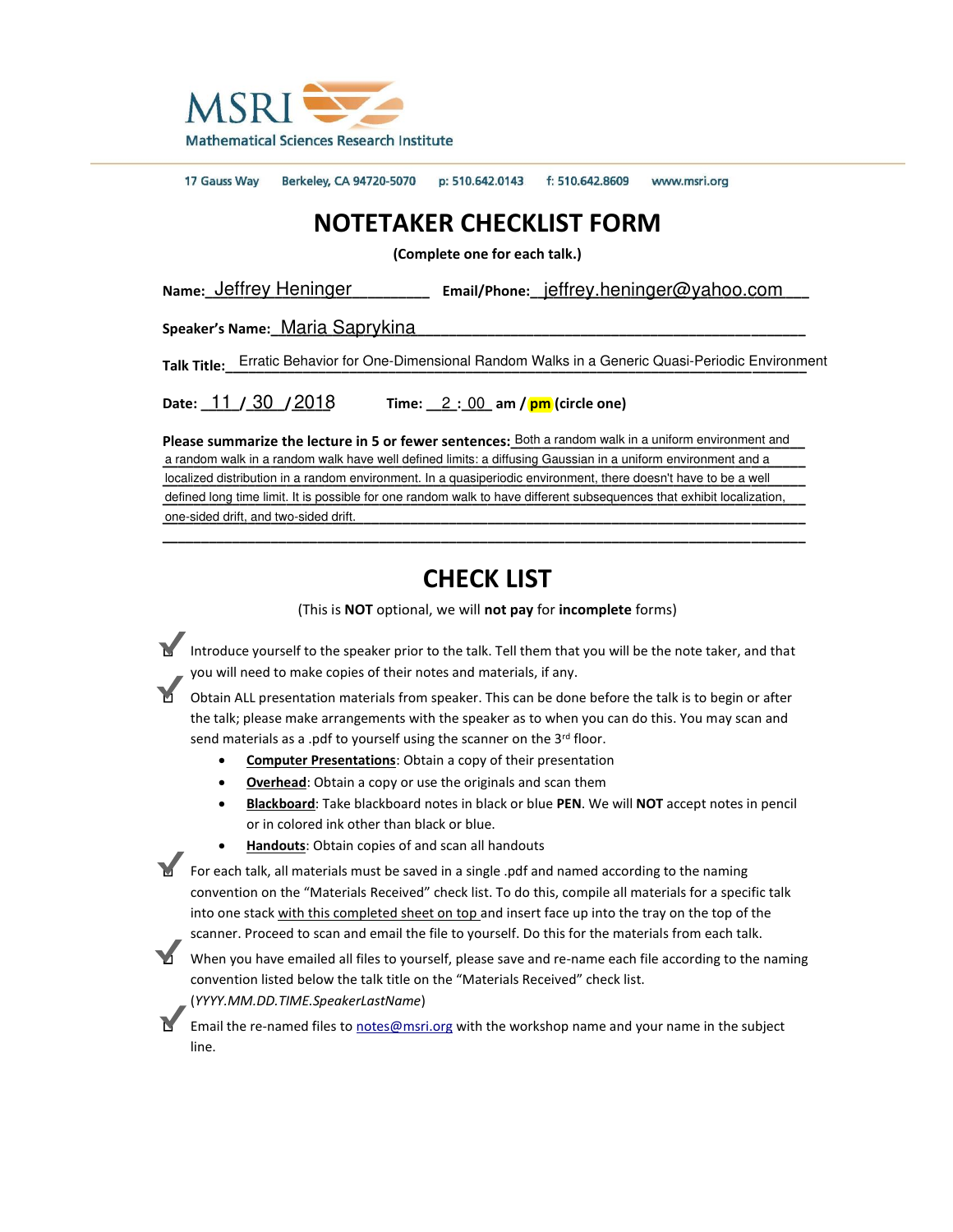$\mathcal{L}_{\mathcal{V}}$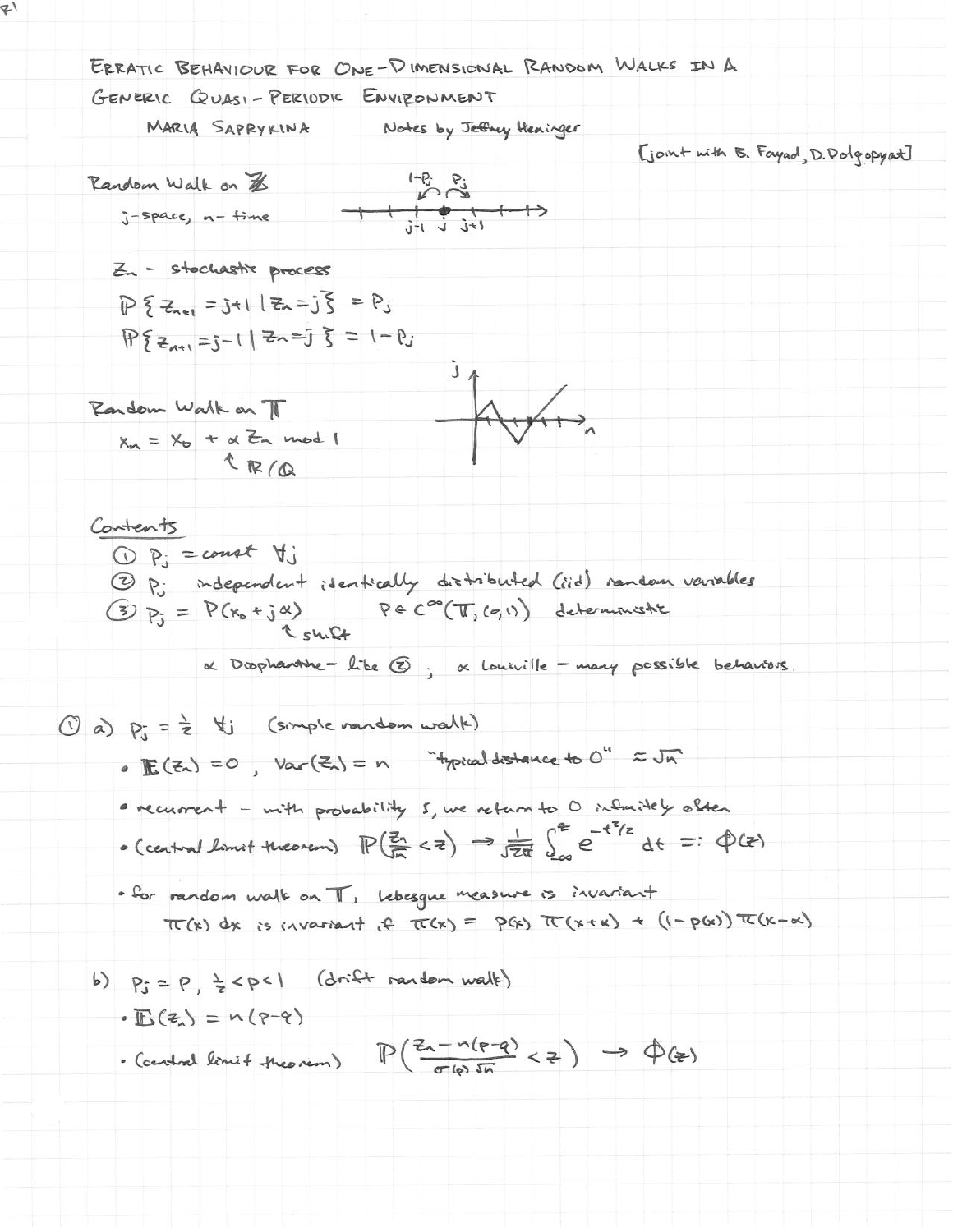10 let p. be i.i.d. random variables Random Walk in a Random Environment (RWRE) [Sinai 82] Look at symmetre random walks. Let  $\mathbb{E}$  (log  $\frac{P_1}{1-P_1}$ ) = 0 => walk is recurrent Then "the typical distance to 0" is (logn)<sup>2</sup> much smaller than  $\sqrt{n}$ localization  $4800$ , I sequence  $m_n(\rho)$  s.t.  $\mathbb{P}(\sqrt{\frac{z_n}{(log n)^2}-m_n}) < 8$ )  $n \to \infty$  I "uniformly  $m_\rho$ " Prob law of mn -> limit distribution distribution of P. 1 Random Walk in a Quasiferodic Environment (RWQPE) Let  $P \in C^{oo}(\mathbb{T}, \omega, \nu)$  fix  $x_0$ reaction walk on  $\pi$ :  $P_3 = P(x_0 + j\alpha)$ consider  $Z_n$  s.t.  $X_n = X_0 + \alpha Z_n$  set of symmetric functions [smai 99] Consider  $\mathcal{P} = \{ \rho \in C^{\infty}(\pi, \omega, v) \mid S_{\pi} \text{Log } \frac{\rho(x)}{1 - \rho(x)} dx = 0 \}$ entra for any  $\alpha \in \mathcal{D} \subset \text{(Droplantine)}$  $\Rightarrow$  recurrent  $\cdot$   $\forall$  pe  $\circ$   $\circ$ ,  $\exists \sigma$  > 0,  $\forall$   $x \in \mathbb{T}$ ,  $\mathbb{P}_{x}\left\{\left|\frac{z_{n}}{\sigma\mathbf{J}_{n}}\right|<\frac{1}{2}\right\} \implies \Phi(z)$  (central lamit theorem) · nandom walk on T has a unique invariant measure V absolutely continuous the distribution of any point after a steps  $\rightarrow \nu$ without symmetry assumptions, same conclusions, but · in CLT, there will be a drift · don't need Dropharthe for X there is an absolutely continuous invariant measure I irrational a Louiville Case Then A V a c hour. I dense Gs set Sc P such that  $\forall p \in \mathcal{F}$ , for almost every  $x \in \mathcal{T}$ ,  $\exists$  sequences  $\{r_{k}\}, \{s_{k}\}, \{t_{k}\}$ · For  $T = r_k$  (for this sequence of times), you will have localization  $\mathbb{P}_{\mathsf{x}}\left(\left|\mathbb{z}_{\tau}\right|>\left(\text{Log T}\right)^{2}\right)<\tau^{-1/2}$ . For  $T = S_{k}$ , you will have the one-sided don't  $\exists \mu_k \approx s_k$ ,  $\sigma_k \approx \sqrt{s_k}$  such that  $\mathbb{P}_k \left( \left| \frac{z_{\tau} - \mu_k}{\sigma_k} \right| < z \right) \rightarrow \hat{\Phi}(z)$ 

RZ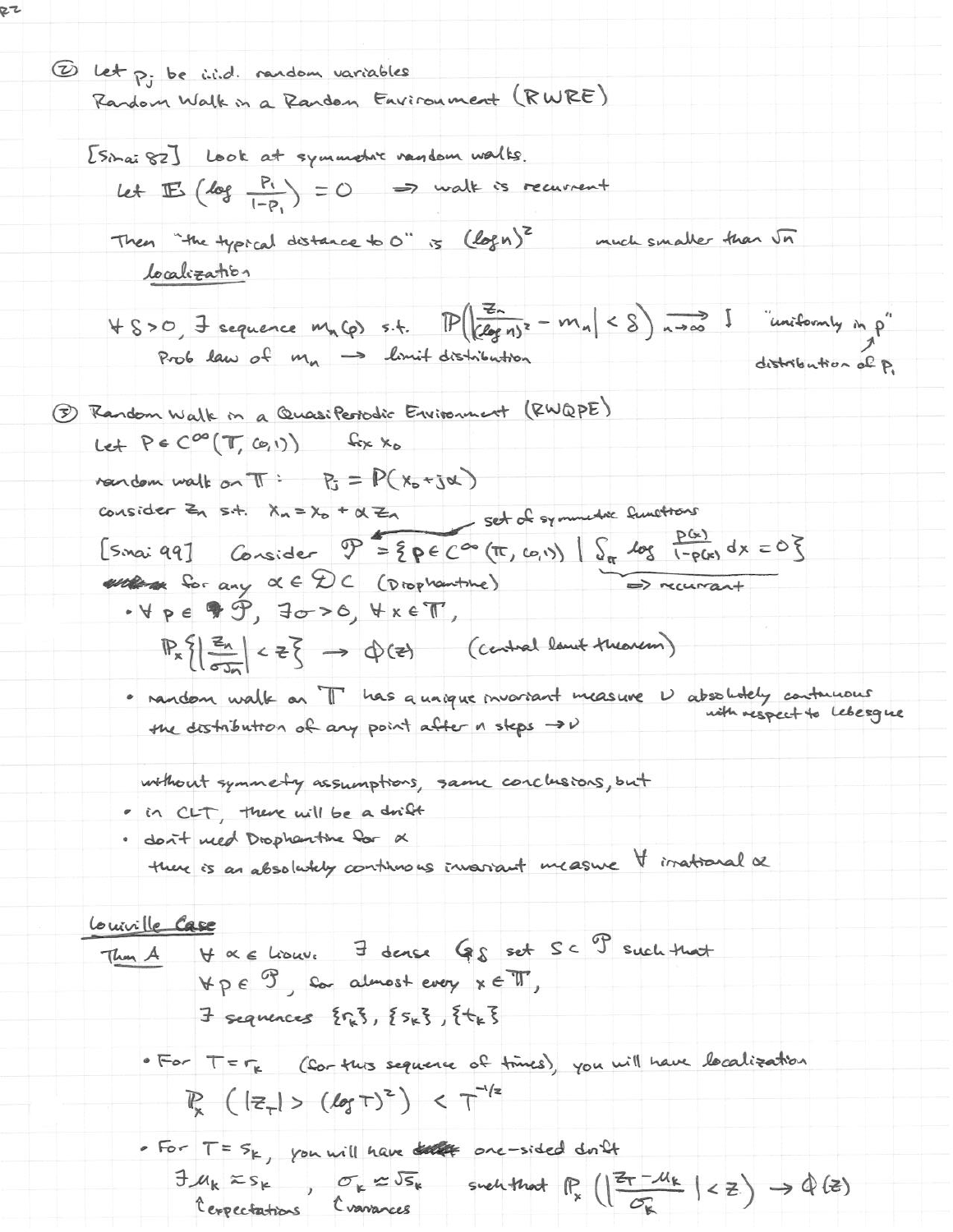we can also produce drift in the other direction using another sequence

For 
$$
T = t_k
$$
, you will have "two-sided divide"  
\n $\exists (b_k)$ ,  $\epsilon_k \rightarrow o$  (k $\rightarrow o$ ) such that  
\n $P(|\frac{z_t - b_k}{b_k}| < \epsilon_k$ ) > 0.1  
\n $P(|\frac{z_t + b_k}{b_k}| < \epsilon_k$ ) > 0.1  
\n $\text{double to the total}$ 

Cor & 6 Liouville => vandon walk on TT for generic P E P has no absolutely continuous provident measure. Different subsequences converge to uniform measure & to whenix measure

Thm. If dense 
$$
G_S
$$
 set  $DCR$  such that  $\forall \alpha \in D, \forall p \in P$ 

\nFig. (T<sub>1</sub>) ,  $(G_n)$  such that  $\forall \alpha \in D, \forall p \in P$ 

\n $\Rightarrow$  sequence (T<sub>1</sub>) ,  $(G_n)$  such that  $\forall \alpha \in P, \forall p \in P$ 

\n $\Rightarrow$   $P(Z_{+} < G_n F Z_n) \xrightarrow[n \Rightarrow \infty]{} Q(\ge)$  for all  $T_n < t < e^{T_n}$ 

\n $\Rightarrow$   $\exists P(Z_{+} < G_n F Z_n) = Q(\ge)$  for all  $T_n < t < e^{T_n}$ 

Intuitive Idea

\n
$$
\sum (x) = \int \sum_{j=1}^{n} \log \left( \frac{1 - p_j}{p_j} \right) \quad n \ge 1
$$
\n
$$
\sum_{j=1}^{n} \log \left( \frac{1 - p_j}{p_j} \right) \quad n \ge 0
$$
\n
$$
\sum_{j=1}^{n} \log \left( \frac{1 - p_j}{p_j} \right) \quad n \in I
$$

 $\text{lost}$  at  $\land$   $\geq$  1.

If  $P_n > \frac{1}{2}$ , then  $P_n > 1-P_n \iff \sum (n-1) > \sum (n)$  since last term is regardered

| Lemma                                              | IF 3T s.t. $\Sigma(f) > 5\tau$ and $\Sigma(f)$ | 2n |
|----------------------------------------------------|------------------------------------------------|----|
| $\Sigma(-T) > 5\tau$ (increasing in both directly) | 4n4                                            |    |
| Then, localization at time $T$                     | (increasing in both directly)                  |    |

$$
\mathbb{P}\left(\left|z_{\tau}\right|>\left\langle\log T\right\rangle^{z}<\tau^{\frac{1}{2}}\right)
$$

Goven & e Liouville, construct a dense Gs set of pm P with the above property

Notice: If P; are i.i.d., then 
$$
(log \frac{P_{ij}}{1-P_{ij}})
$$
 are also i.i.d.  
\n
$$
\mathbb{P}\left(\left|\frac{\sum_{j=1}^{n}log \frac{P_{ij}}{1-P_{ij}}}{0.3\pi}\right| < z\right) \rightarrow \Phi(z) \qquad \text{So } \Sigma(n) \approx \overline{J}n \text{ with some}
$$
\n
$$
layer probability \Rightarrow localization
$$